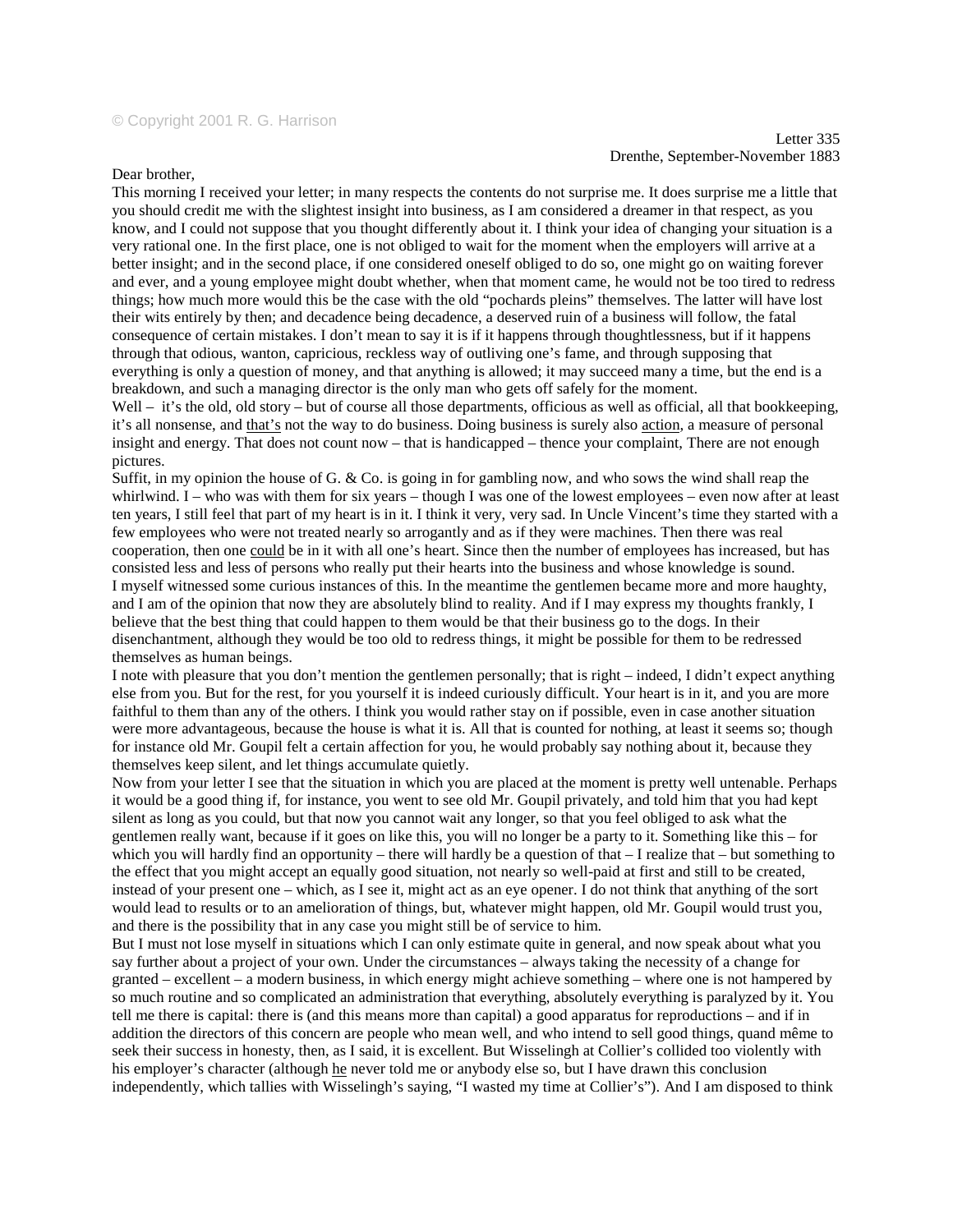## © Copyright 2001 R. G. Harrison

that the latter's character is the kind that will talk grandly rather than act grandly, so I say: Are those people at the head of the other concern willing?

The being able is rather more the result of these two items than people are ready to admit in most cases. After all, one should know one's own mind.

Now I come to what you write about myself.

Of course I should very much like to spend some time in Paris, because I think I should find there that intercourse with artists which I shall need someday or other.

Is that possible? It would be if it did not get you into too much trouble. I should like it well enough.

I should love to talk with you about what you wrote, but what would be the use? It is better to lend a helping hand when there is a chance. "N'importe comment."

For I think that it would greatly help me in my work if I had an opportunity to see more of printing, for instance. I have had some years' practice in painting now, so I stick to that. But if I could get some work in a printer's office or something, that would be a help rather than a hindrance – but I should have to learn all that. I think, however, I should be able to draw reproductions myself, for instance. And I am willing to try my hand at anything of that kind, especially if a living may be earned in that way over there. Indeed, I believe that the time will come when I will not have to earn a living in any other way than by painting; but be sure that I shall not have the slightest objection to going to Paris, whenever you think it would be useful or necessary for some reason or other.

My advising you in business matters would hardly be the thing. I have been out of it too long, but if I came into it again, we would be of the same opinion in a great many things. And I do know I have seen what I have seen, and in matters of reproduction or publication I daresay I know what is good. And I am willing to lend a helping hand as to carrying things out, no matter in what way.

But I need not tell you that here on this beautiful moor I haven't the slightest longing for Paris, and I wouldn't think about it at all if it hadn't been for your letter. And I simply say this, If it must be, all right, I shall go to Paris; if it must be, all right, I shall stay on the moors.

I shall find things to paint everywhere. It is splendid here, and I think I learn to paint somewhat better while painting. And my heart is in it, I need not tell you that.

Besides, I believe that knowing a handicraft is the most solid profession after all, one reason more for me to stick to it.

But if it might happen for some reason or other-on account of its being more convenient to you, or because of urgent necessity – that we should be together in Paris – I dare predict that I shall tell you, start drawing, and I would give you a few hints in the beginning.

I know how much I still have to learn myself, yet I begin to see light, and in some way or other, by practice or by learning from others what can be of use to me, I will stick to my painting with all my heart. And if it might be that you came to a point where you saw light, well, so much the better.

You say your heart is in the art business, all right, but even more in art itself, I believe.

Well, boy, write soon again – if you kept silent about it now, I should imagine all kinds of worries. So if something is the matter, write that; if nothing is the matter, write that; but don't keep it all to yourself, for that's not worth while.

Oh, I have had a letter from the poor woman; she was glad that I wrote her, but she is worried about the children, and she goes out working as a charwoman. She is obliged to live with her mother. Poor things.

But we must keep courage notwithstanding everything.

I enclose a few scratches from here. The country is so beautiful that I cannot describe it. As soon as I can paint a little better – then! You can arrange things for me exactly as you think best, I shall learn here, and I should learn out there, too, I think

However things may go, I don't suppose it will make you more unhappy, and perhaps you have already put up with things too long. The best thing would be, if it turned out so, that you were more appreciated by your directors, and that they left you more liberty to do business as you think best. But I should be surprised if things took this turn seeing that Uncle Vincent himself was not treated very fairly when he left.

But leaving that out of it, it seems to me that the whole art business is rotten – to tell you the truth, I doubt if the present enormous prices, even for masterpieces, will last. A "je ne sais quoi" has passed over it which has chilled everything – and enthusiasm has been put to flight. Is this of great influence on the artists? Not at all, for generally the greatest of them personally profited but little from those enormous prices, except in their last period, when they were already famous, and they – Millet and others, particularly Corot – would not have painted less, or less beautifully, without that enormous rise. And whatever may be said of art business, for the present it will remain so that he who can make a thing worth seeing will always find certain persons interested in it, who will make it